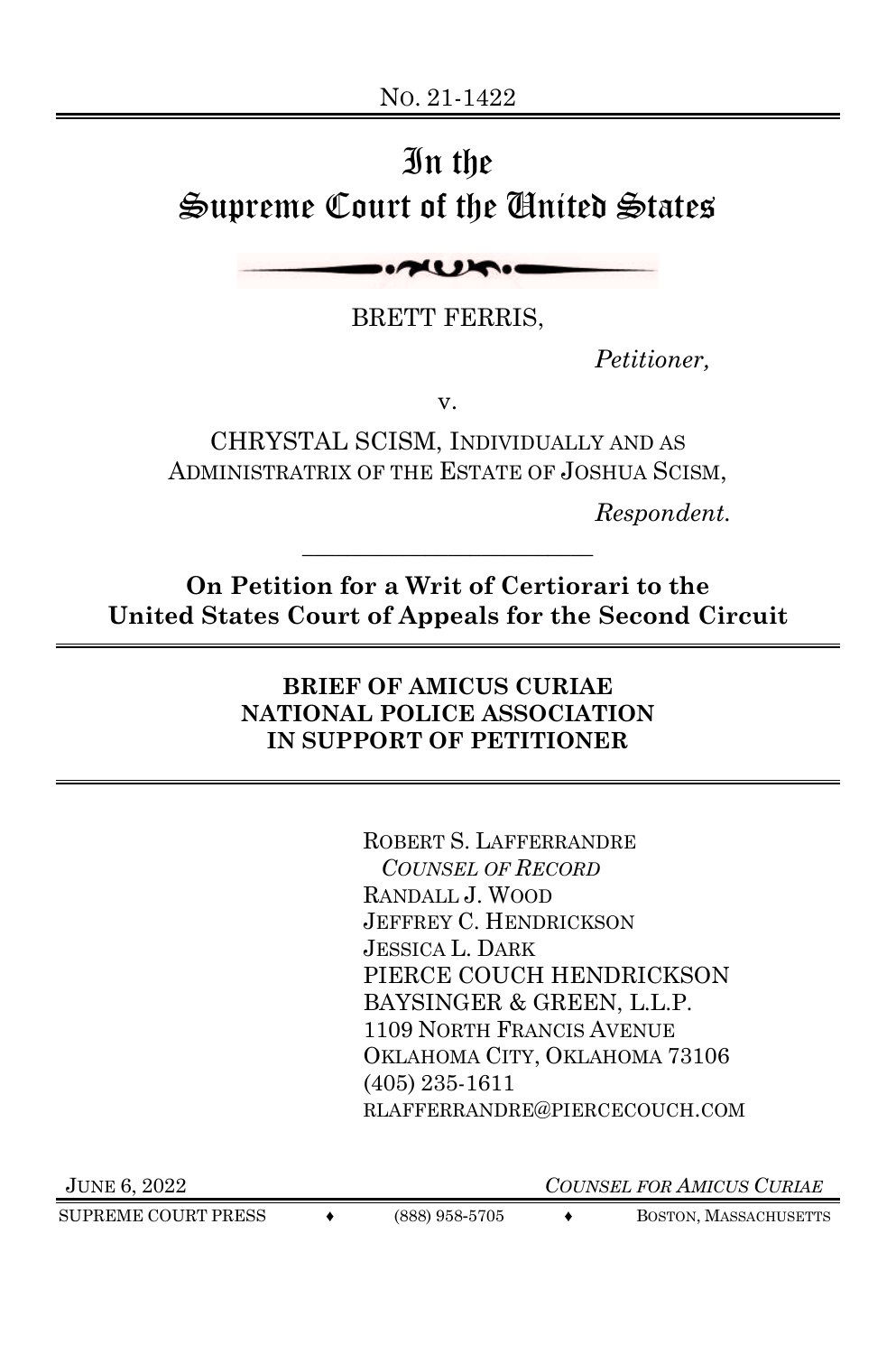# **TABLE OF CONTENTS**

Page

| INTEREST OF THE AMICUS CURIAE  1                                                                                                                                |
|-----------------------------------------------------------------------------------------------------------------------------------------------------------------|
| <b>INTRODUCTION AND</b><br>SUMMARY OF THE ARGUMENT  1                                                                                                           |
|                                                                                                                                                                 |
| THE COURT SHOULD GRANT CERTIORARI TO<br>L.<br>REINFORCE THAT THE "TOTALITY OF THE<br>CIRCUMSTANCES" PERSPECTIVE IS CENTRAL<br>TO ANY FOURTH AMENDMENT INQUIRY 5 |
| A. This Court Has Long Held That Fourth<br>Amendment Reasonableness Requires<br>Viewing the "Totality of the Circum-                                            |
| Settled Scientific Principles Support<br>B.<br>the Ongoing Viability of the Totality                                                                            |
| i.<br>The Mental Impairments Imposed<br>on Officers and Suspects in High-                                                                                       |
| The Physical Impairments Imposed<br>ii.<br>on Officers by High-Stress Scenarios. 12                                                                             |
| iii.<br>The Benefits of the Deference<br>Encompassed by the Totality                                                                                            |
|                                                                                                                                                                 |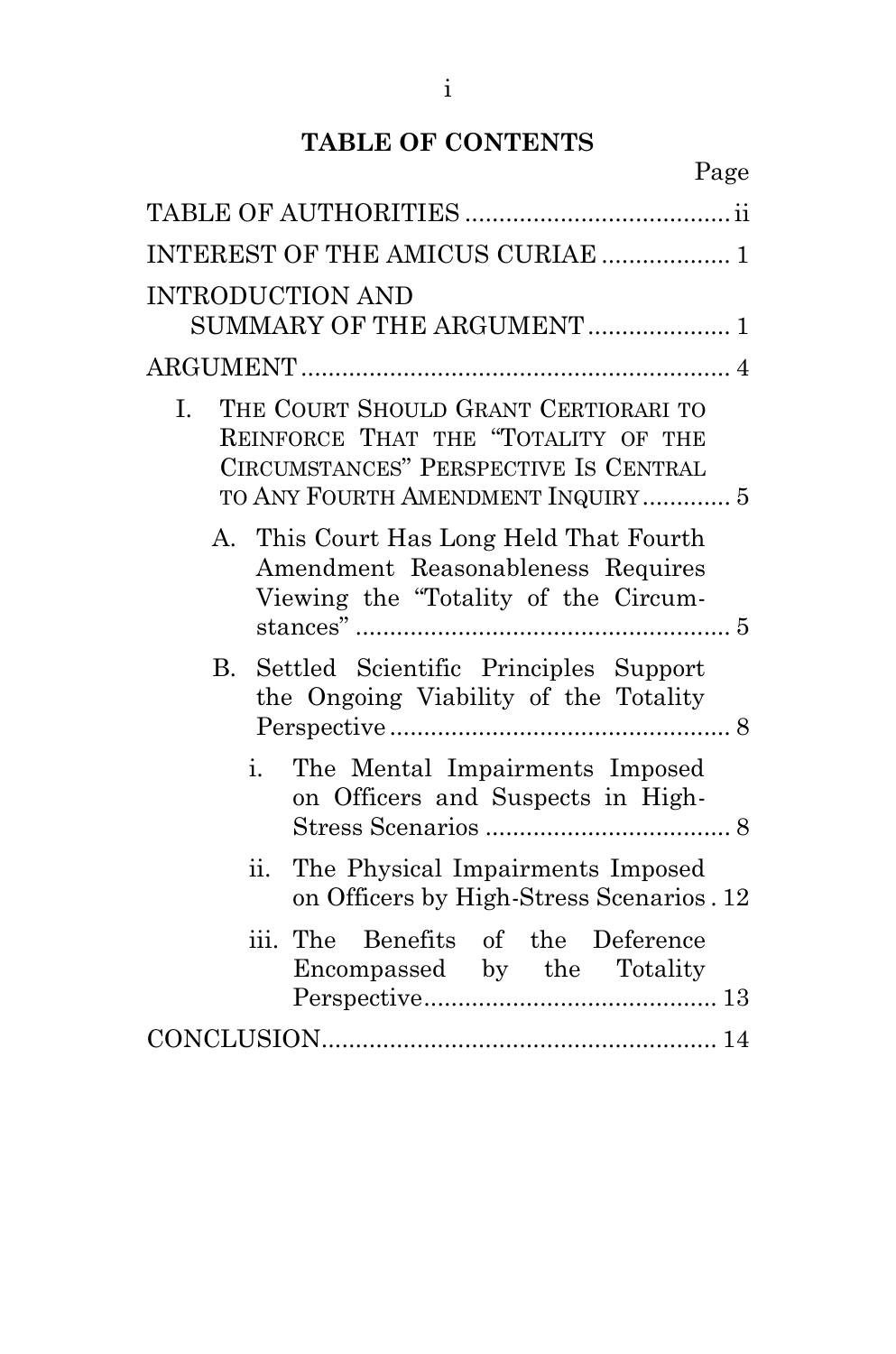# **TABLE OF AUTHORITIES**

# **CASES**

| Bridges v. Wilson,                                                       |
|--------------------------------------------------------------------------|
| Castro v. Martin,<br>854 F. App'x. 888 (9th Cir. May 10, 2021) 7, 8      |
| County of Sacramento v. Thomas,<br>No. 21-1220, 2022 WL 1205861          |
| District of Columbia v. Wesby,                                           |
| Graham v. Connor,                                                        |
| Kisela v. Hughes,                                                        |
| Lennox v. Miller,                                                        |
| Michigan v. Summers,                                                     |
| Morales v. City of Oklahoma City ex rel.<br>Oklahoma City Police Dep't., |
| Plumhoff v. Rickard,                                                     |
| Tennessee v. Garner,                                                     |
| Terry v. Ohio,                                                           |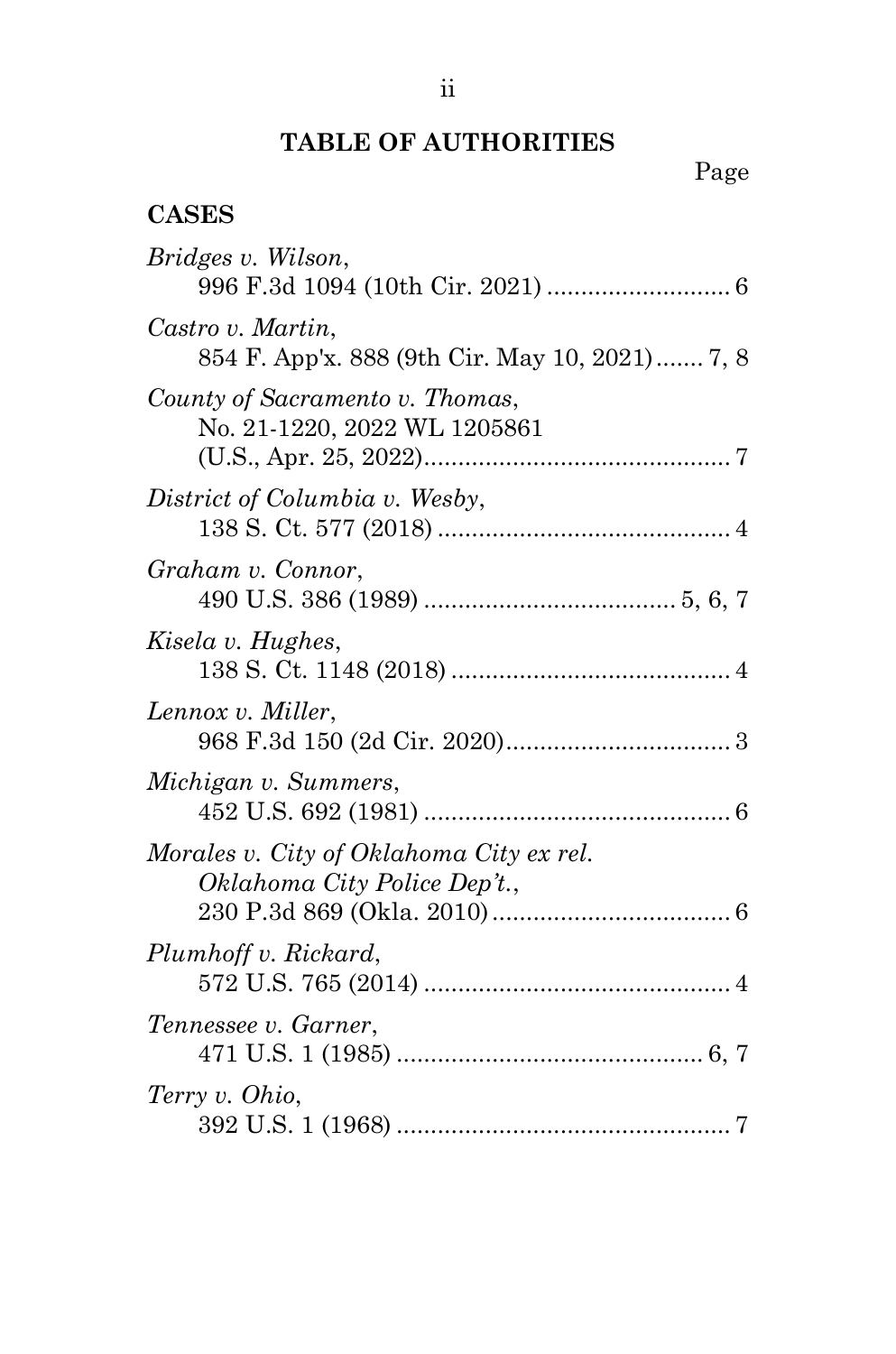#### **TABLE OF AUTHORITIES – Continued** Page

| Thomas v. County of Sacramento, |  |
|---------------------------------|--|
| No. 20-16443, 2021 WL 4988025   |  |
|                                 |  |
| United States v. Ortiz,         |  |

#### **CONSTITUTIONAL PROVISIONS**

|--|--|--|--|--|

# **JUDICIAL RULES**

## **OTHER AUTHORITIES**

Brian A. Chopko, et al., *Critical Incident History Questionnaire Replication: Frequency and Severity of Trauma Exposure Among Officers from Small and Midsize Police Agencies*, JOURNAL OF TRAUMATIC STRESS, March 21, 2015, https://doi.org/10.1002/jts.21996 (last accessed June 2, 2022)............................ 8, 9

Colin Burrows,

*Critical Decision Making by Police Firearms Officers: A Review of Officer Perception, Response, and Reaction*, POLICING: A JOURNAL OF POLICY AND PRACTICE, Sept. 24, 2007, https://doi.org/ 10.1093/police/pam046 (last accessed June 3, 2022) ....................................................... 9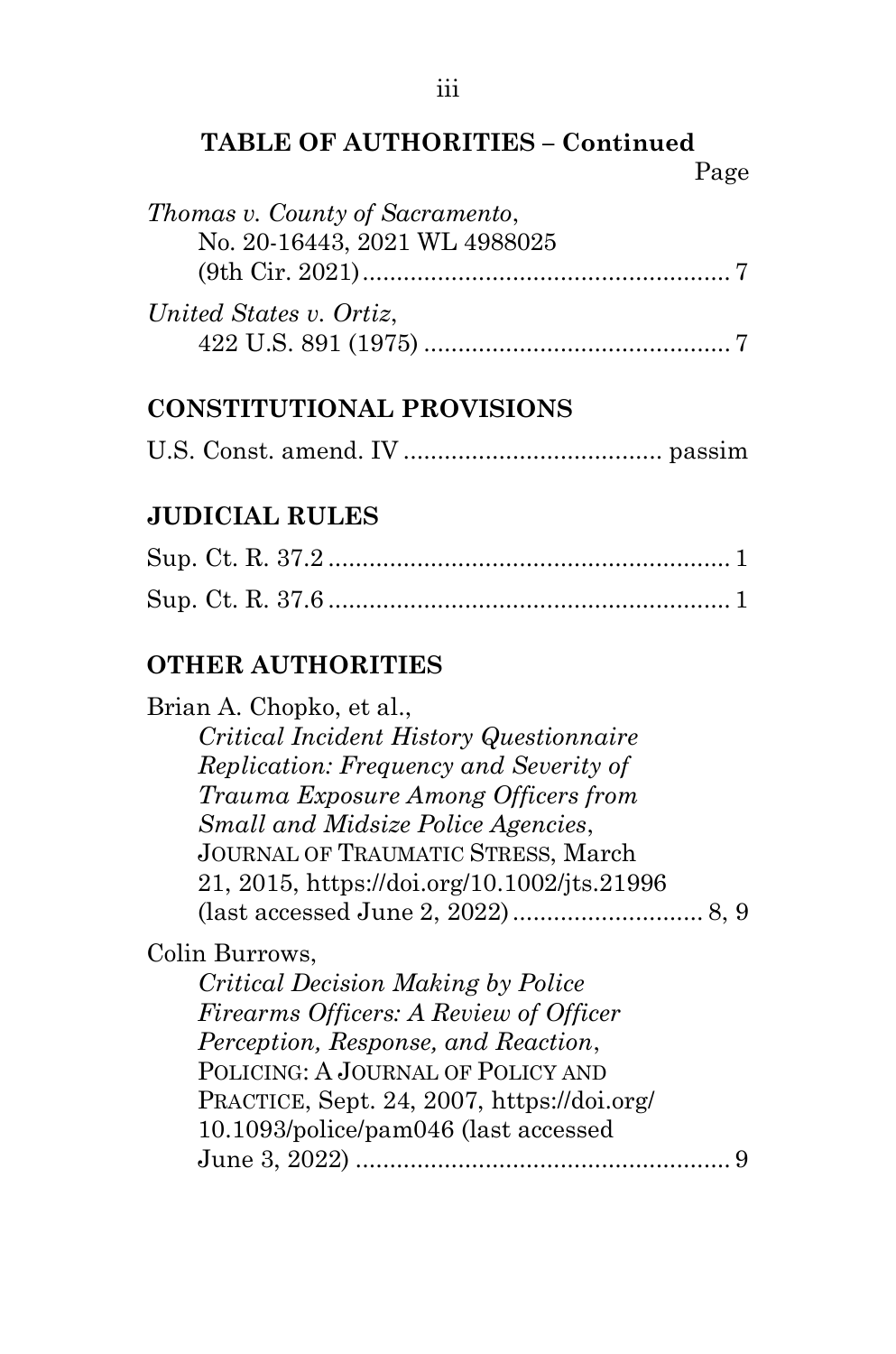# **TABLE OF AUTHORITIES – Continued**

Page

Eamonn Arble, et al.,

*Differential Effects of Psychological Arousal Following Acute Stress on Police Officer Performance in a Simulated Critical Incident*, FRONTIERS IN PSYCHOLOGY, April 9, 2019, https://doi. org/10.3389/fpsyg.2019.00759 (last accessed June 2, 2022) .................................. 9, 11

Laura Giessing, et al*.*,

*Effects of Coping-Related Traits and Psychophysiological Stress Responses on Police Recruits' Shooting Behavior in Reality-Based Scenarios*, Frontiers in Psychology, July 3, 2019, https://www. ncbi.nlm.nih.gov/pmc/articles/ PMC6617500/ (last accessed June 3, 2022)...... 12

Lorraine Hope,

*Evaluating the Effects of Stress and Fatigue on Police Officer Response and Recall: A Challenge for Research, Training, Practice and Policy*, JOURNAL OF APPLIED RESEARCH IN MEMORY AND COGNITION, Sept. 2016, https://www. sciencedirect.com/science/article/abs/pii/ S2211368116300572 (last accessed June 3, 2022)............................................................... 12

Marian Pitel, et al.,

*Giving Voice to Officers Who Experienced Life-Threatening Situations in the Line of Duty: Lessons Learned About Police Survival*, SAGE JOURNALS (Sept. 14, 2018),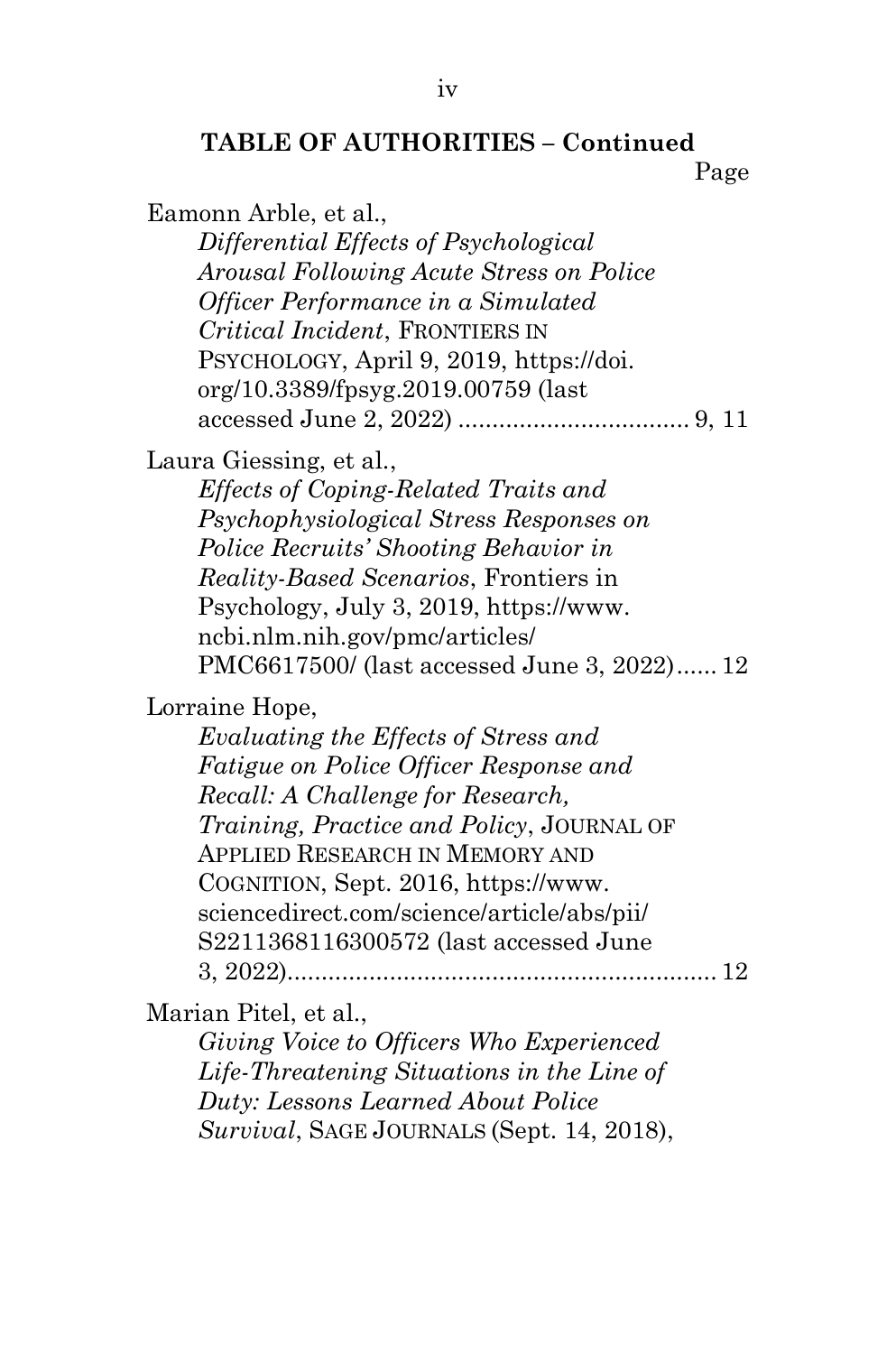#### **TABLE OF AUTHORITIES – Continued** Page

| https://doi.org/10.1177/2158244018800904                                                                                                                                                                        |  |
|-----------------------------------------------------------------------------------------------------------------------------------------------------------------------------------------------------------------|--|
|                                                                                                                                                                                                                 |  |
| National Police Association,<br>Br. of Amicus Curiae in Support of Pet. for<br>Certiorari in Cty. of Sacramento v.<br><i>Thomas</i> , 2022 WL 1093240 (U.S., Apr. 7,                                            |  |
| National Police Association,<br>Br. of Amicus Curiae in Support of Pet. for<br>Certiorari in <i>Martin v. Castro</i> , 2021 WL                                                                                  |  |
| Richard E. Redding,<br>The Brain-Disordered Defendant:<br>Neuroscience and Legal Insanity in the<br>Twenty-First Century, 56 AM. U. L. REV.                                                                     |  |
| Thomas F. Denson, et al.,<br>The Neural Correlates of Alcohol-Related<br><i>Aggression</i> , 18 COGNITIVE, AFFECTIVE &<br>BEHAVIORAL NEUROSCIENCE, 203 (January<br>8, 2018), https://link.springer.com/content/ |  |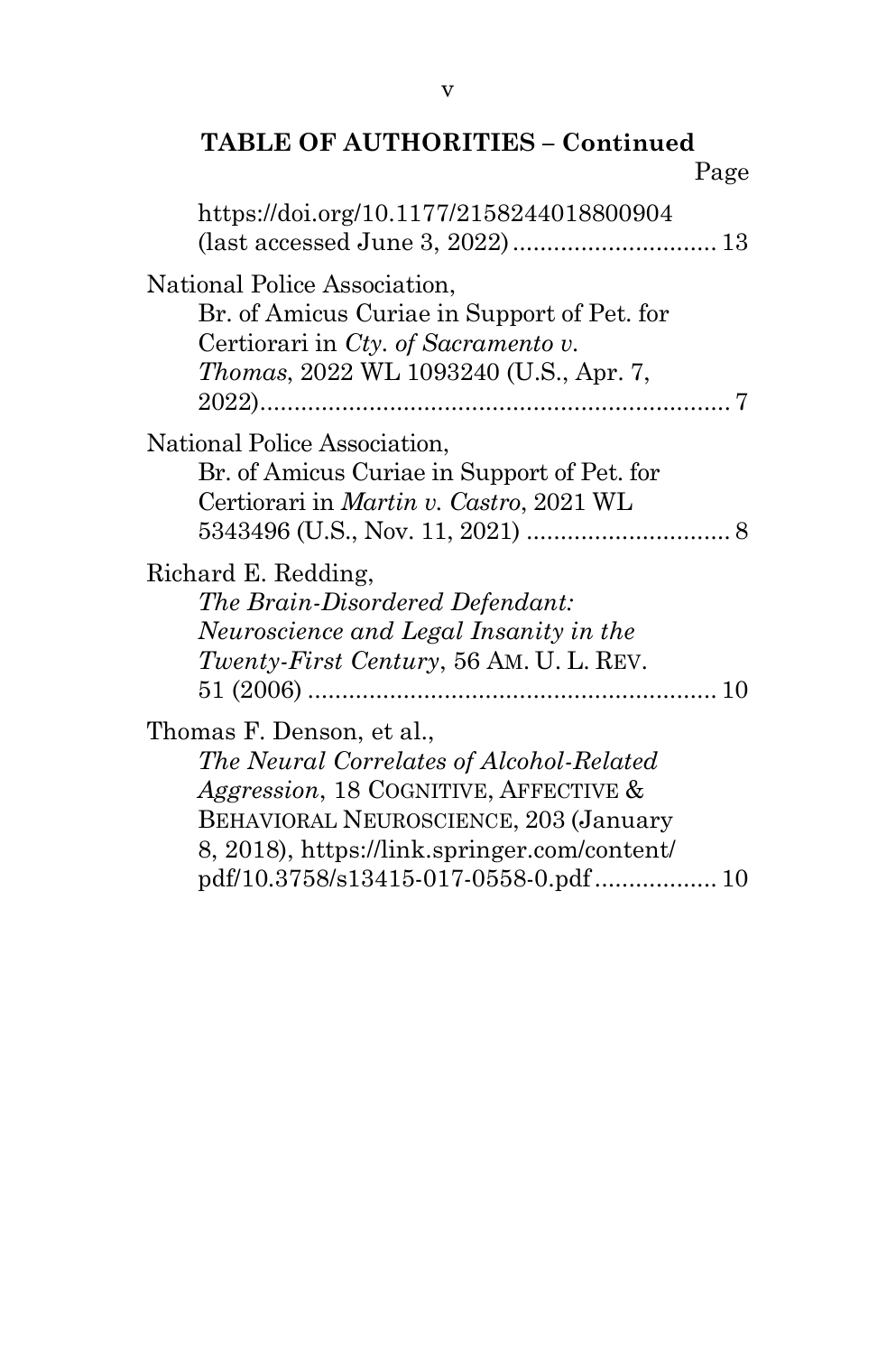

#### **INTEREST OF THE AMICUS CURIAE1**

The National Police Association is an Indiana non-profit corporation founded to provide educational assistance to supporters of law enforcement and support to individual law enforcement officers and the agencies they serve. The NPA seeks to bring important issues in the law enforcement realm to the forefront of public discussion in order to facilitate remedies and broaden public awareness.



# **INTRODUCTION AND SUMMARY OF THE ARGUMENT**

Consider two perspectives. First, that the average police officer will be exposed to roughly 188 critical incidents—high-stress events that provoke a trauma response—throughout her career. Second, that when under psychological and emotional stress, a person's complex cognitive functions, like conducting verbal communication or processing the arrangement of persons in a set space, tend to falter. Combining the

<sup>1</sup> Under Rule 37.6 of the Rules of this Court, *amicus curiae* states that no counsel for a party has written this brief in whole or in part and that no person or entity, other than *amicus curiae*, its members, or its counsel, has made a monetary contribution to the preparation or submission of this brief. Under Rule 37.2, *amicus curiae* states that Petitioners received timely written notice and have consented in writing to the filing of this amicus brief. As noted in the foregoing *Motion*, Respondent has been provided notice but has not consented to the filing of this brief.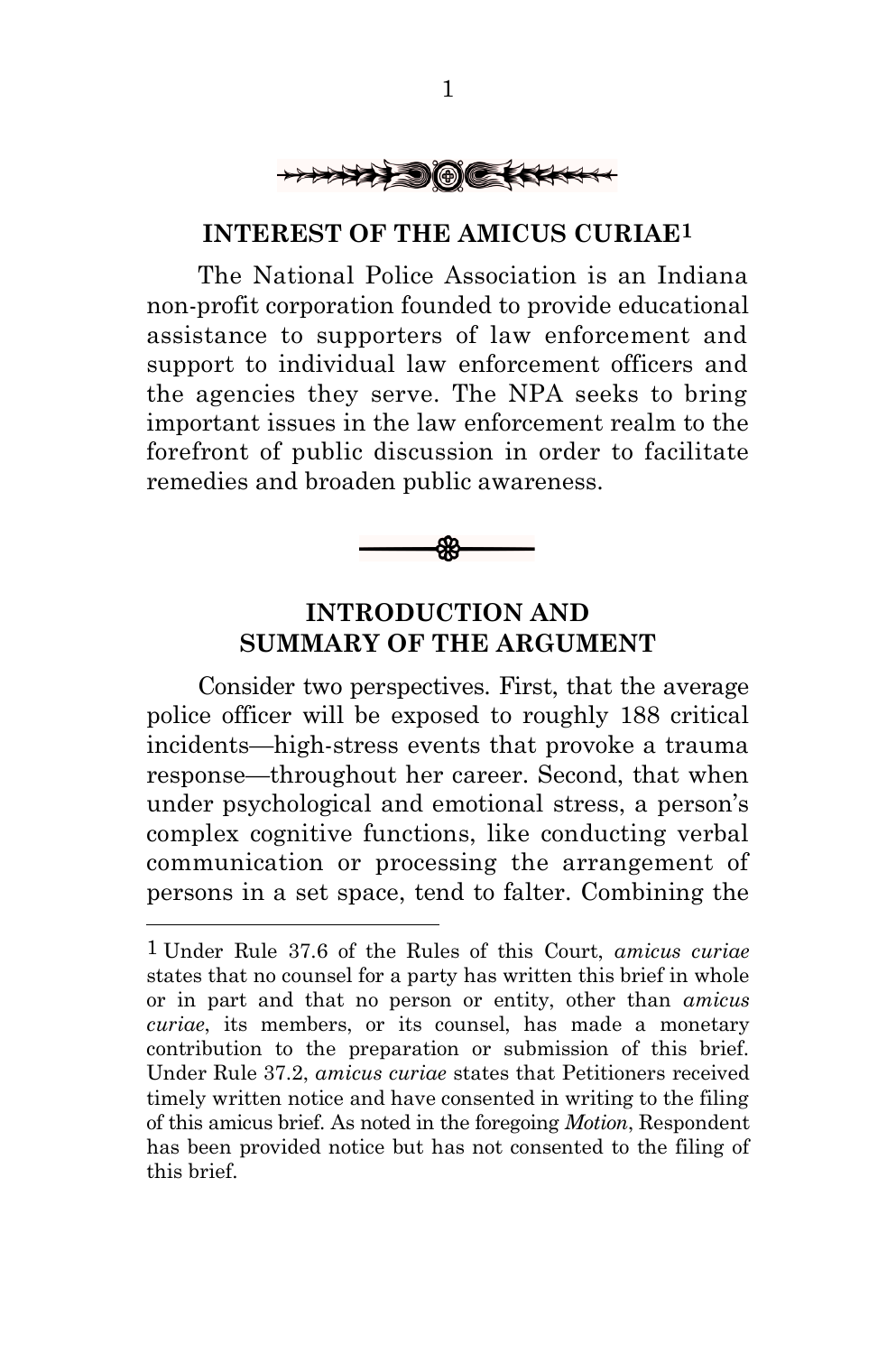two with a bit of statistical estimation suggests that the average officer will experience *at least* 150 incidents over his career during which his complex cognitive functions suffer some impairment while in the middle of the event—events which frequently pose a threat of violence to the officer and the citizen involved. Not to mention the fact that many citizens with whom law enforcement interact are themselves suffering from a mental health disorder, under the influence of a mind-altering substance, or both. All while the specter of constitutional liability looms over the officer in every single one of those interactions.

This is no small thing. That police officers typically stand at the intersection of crime and law is why certain state-deferential doctrines of interpretation developed under the applicable constitutional amendments. At issue here is the requirement that fact-finders in a Fourth Amendment use-of-force case assess the "totality of the circumstances" surrounding the underlying use of force from the perspective of a reasonable officer on the scene. This perspective highlights important enviornmental details that officers use mid-incident to shape their next move, such as the removal of a gun from a waistband, or a failure to follow a direct command. It affords officers room to exercise their constitutional authority without fear that a reasonable mistake will result in constitutional liability.

But where courts ignore the "totality perspective", (as this brief will call it), patent injustice ensues. The underlying case is a perfect example. Here, the Second Circuit, like the district court before it, failed to comprehend several observational facts as undis-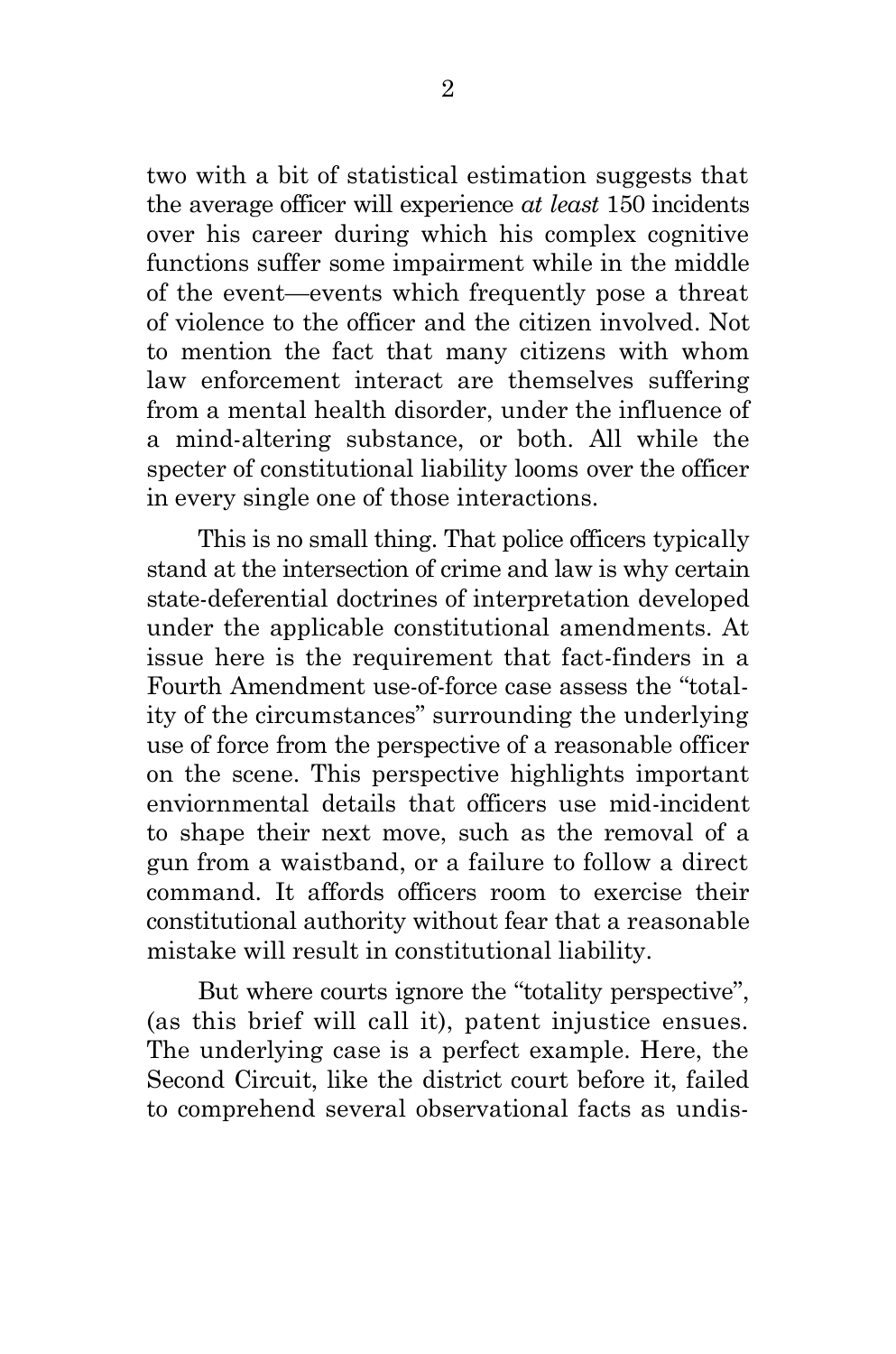puted when they clearly were.2 Namely, that Mr. Scism, the Decedent, defied Petitioner's directive to go to the ground and placed his hand on a semi-automatic handgun in his waistband in view of Petitioner mere seconds before Petitioner fired his own gun. *See* Petition for Certiorari, at 16-17; *see also* Summary Order, App.5a. These facts are key to whether Petitioner committed a constitutional violation. While the failure to comprehend them as undisputed certainly gives life to Petitioner's qualified-immunity argument, it also animates a more fundamental problem. There is a growing trend among lower courts to give short shrift to the totality perspective in doing a Fourth Amendment use-of-force analysis. This failure completely undermines the point of doctrinal deference to a profession where life-threatening danger is a routine occurrence.

Given this state of affairs, the Court should take this case to reinforce the totality perspective's centrality to the Fourth Amendment's bar on unreasonable searches and seizures. It is a worthy vehicle for such a ruling. Not only does the Court's precedent demand it, but sound scientific evidence supports the existence of a deferential standard for the women and men who protect the Nation's citizenry every day.

 $2 \text{ In some circuits, review of a denial of qualified immunity is}$ jurisdictionally limited to answering the immunity question using only the facts found by the District Court (with very limited exceptions). Not so in the Second Circuit, where the court is empowered to render a decision on based on "an independent review of the record, including the district court's explanation of facts in dispute." *Lennox v. Miller*, 968 F.3d 150, 154 n.2 (2d Cir. 2020); *see also* App.4a.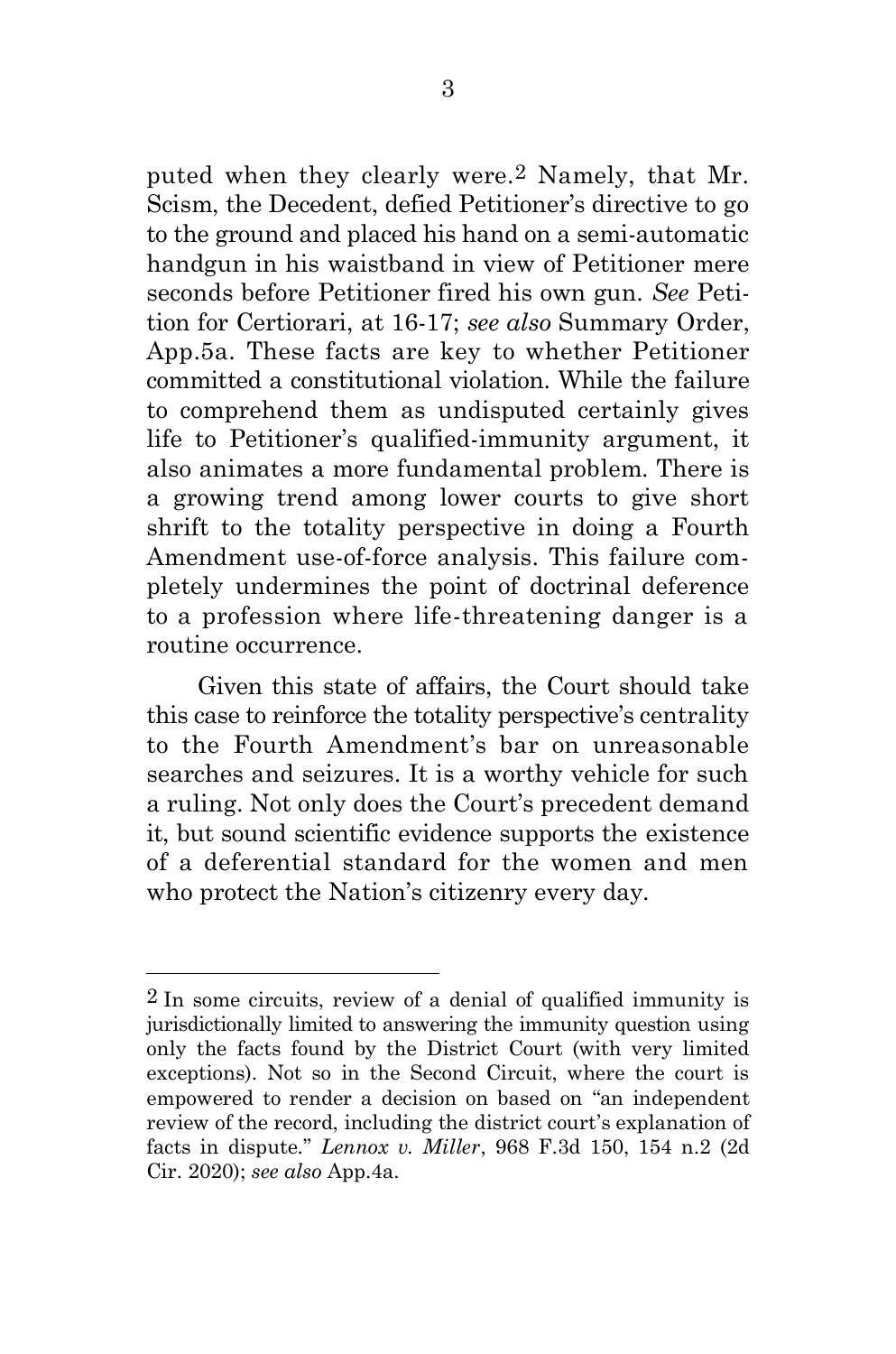

#### **ARGUMENT**

Petitioner Ferris's appeal puts the before the Court the reality that lower courts routinely, and wrongly, avoid ruling on qualified immunity before trial by defining the law at a high level of generality and then saying that they could not define the law at any lower level of specificity because the facts required to do so were disputed. Petitioner Ferris rightly argues that this analytical process subverts the qualifiedimmunity regime this Court keeps explaining over (*Kisela v. Hughes*) and over (*D.C. v. Wesby*) and over (*Plumhoff v. Rickard*) again. Indisputably, the Court should take this case for the reasons explained in Petitioner Ferris's Petition for Writ of Certiorari.

That said, Petitioner Ferris's case identifies a more fundamental problem. When a court handles a set of facts as the Second Circuit did here, it fails to analyze the "totality of the circumstances" in which the underlying use of force took place. In other words, by referring as "disputed" to facts that are anything but, the court ices those facts out of the analysis—even when those facts provide key context for why an officer acted the way he or she did in a dangerous, high-stress situation.

Far from a harmless externality, this failure to assess the totality of the circumstances confronting an officer runs afoul of long-settled Fourth Amendment principles and the scientific basis supporting the existence of those principles in the first place. This wreaks a significant injustice on law enforcement officials, who benefit from deferential standards of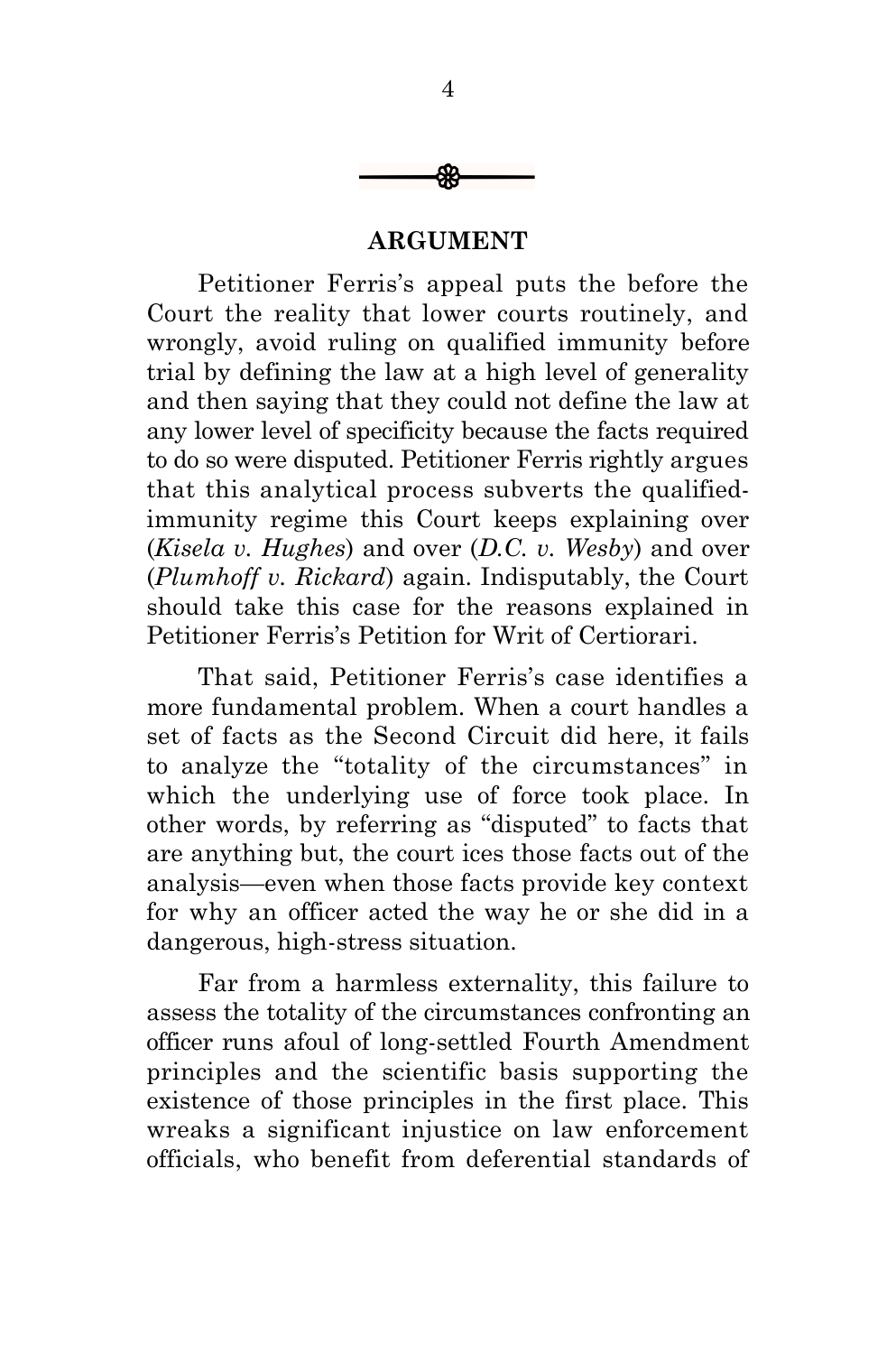review that acknowledge the exceptional difficulty of their day-to-day circumstances. *Amicus Curiae* writes now to emphasize that the Court should take this important case as a vehicle to reinforce to lower courts the fundamental nature of the totality inquiry, especially in light of the legal and scientific principles which comprise its foundations.

**I. THE COURT SHOULD GRANT CERTIORARI TO REINFORCE THAT THE "TOTALITY OF THE CIRCUMSTANCES" PERSPECTIVE IS CENTRAL TO ANY FOURTH AMENDMENT INQUIRY.**

Whether intended or not—the language at issue does not refer, as a basis for its reasoning, to any foundational scientific principles—this Court's discussion in *Graham v. Connor* of the totality perspective perfectly encapsulates both its legal and scientific bases, and why those each counsel in favor of the Court taking this case.

## **A. This Court Has Long Held That Fourth Amendment Reasonableness Requires Viewing the "Totality of the Circumstances".**

First, as suggested, a key feature of this Court's Fourth Amendment excessive-force precedent is the two-part requirement that judges and juries consider (1) the "totality of the circumstances" in which the useof-force occurred (2) through the eyes of a reasonable officer on the scene. *See Graham v. Connor*, 490 U.S. 386, 396-97 (1989). This perspective accounts for the fact that police officers—unlike nearly any other profession—are routinely forced to make "split-second judgments . . . in circumstances that are tense, uncertain, and rapidly evolving[,]" *id*., not to mention often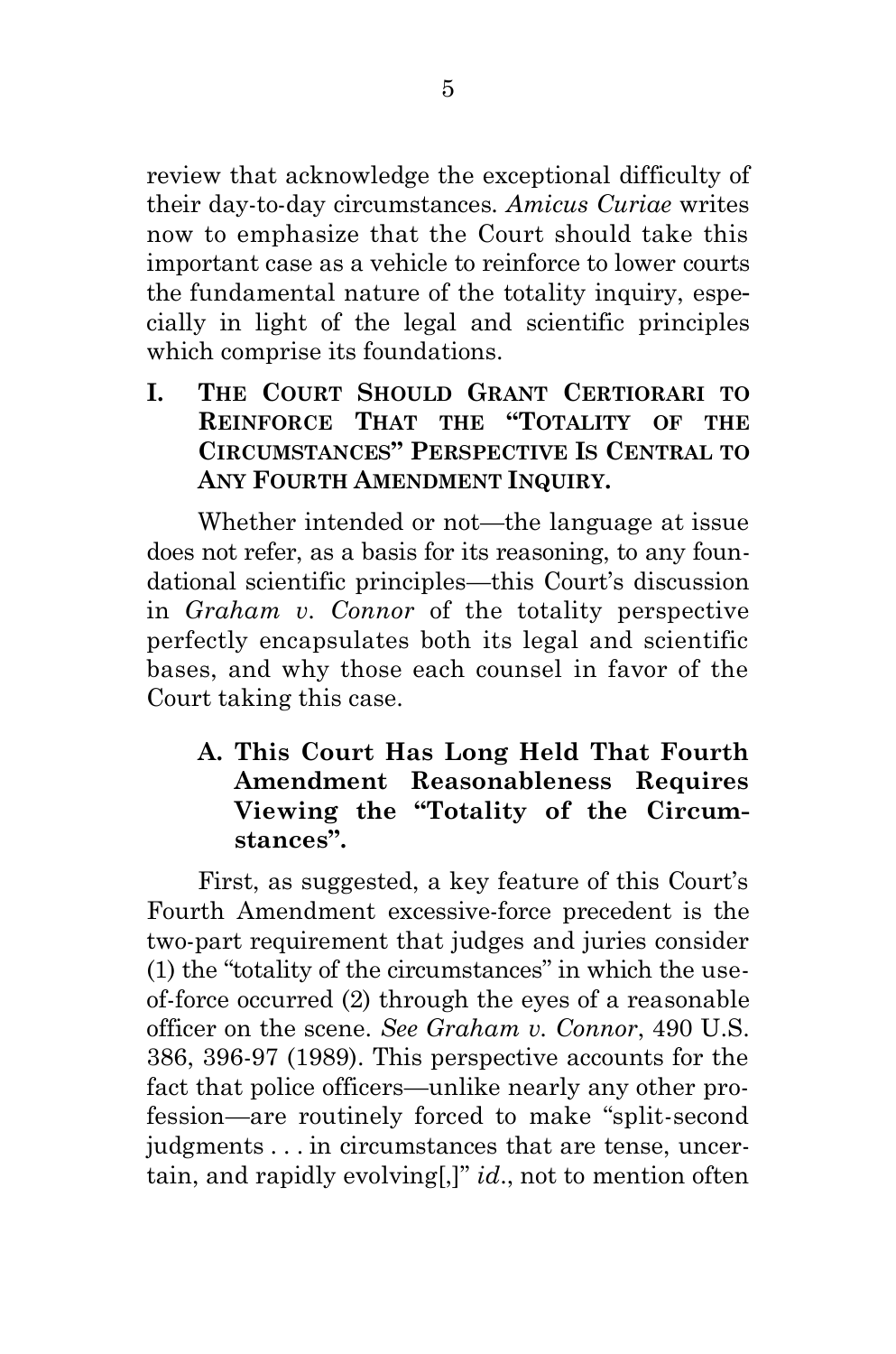life-threatening. Recognizing as much, this Court has interpreted the Fourth Amendment to afford officers a measure of justifiable leeway in doing their jobs. As the Court explained in *Graham*, "[n]ot every push or shove, even if it may later seem unnecessary in the peace of a judge's chambers . . . violates the Fourth Amendment." *Id.* (citation omitted). The same is certainly true even when the stakes are much, much higher.

This principle springs from the text of the Fourth Amendment itself. The amendment famously offers reasonableness as the standard for searches or seizures. *See* U.S. Const. Amend. IV. Yet Fourth Amendment reasonableness differs from the concept of reasonableness in other contexts—in ways material to the outcome of Petitioner's appeal. *See Bridges v. Wilson*, 996 F.3d 1094, 1100 (10th Cir. 2021). Unlike state negligence law, or even common-law excessive force claims (*see*, *e.g.*, *Morales v. City of Oklahoma City ex rel. Oklahoma City Police Dep't.*, 230 P.3d 869, 880 (Okla. 2010)), Fourth Amendment reasonableness is the product of balancing the "nature and quality of the intrusion on the individual's Fourth Amendment interests against the importance of the governmental interests alleged to justify the instruction." *Tennessee v. Garner*, 471 U.S. 1, 7 (1985).

This balance, the "key principle of the Fourth Amendment," *see Michigan v. Summers*, 452 U.S. 692, 700, n. 12 (1981), plainly requires an assessment of the entire underlying situation. "Because one of the factors is the extent of the intrusion, it is plain that reasonableness depends on not only when a seizure is made, but also how it is carried out." *Garner*, 471 U.S. at 7 (citing *United States v. Ortiz*, 422 U.S. 891,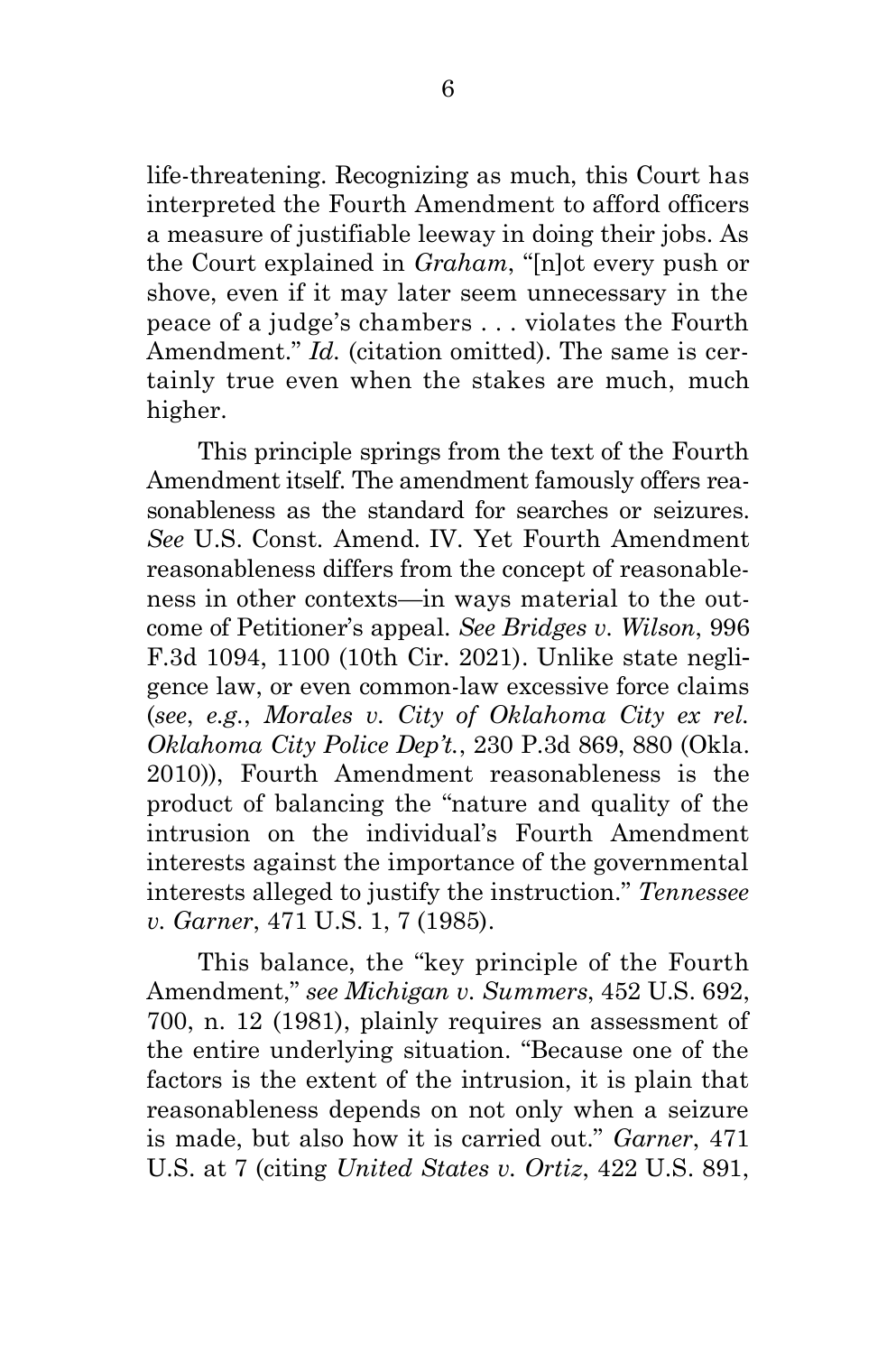895 (1975) and *Terry v. Ohio*, 392 U.S. 1, 28-29 (1968)). In each case, therefore, the question is whether "the totality of the circumstances justified a particular sort of search or seizure." *Garner*, 471 U.S. at 8-9. Shortly thereafter, in *Graham*, the Court provided the judicial gloss of interpreting the totality of the circumstances via the perspective of the officer on the scene. *See* 490 U.S. at 396-97.

Thus, under *Garner* and its progeny, including *Graham*, the applicable rules are clear. It is, as it has been for some time, a matter of this Court reminding the lower courts that its precedent is to be followed. Here, the Second Circuit failed to consider key, undisputed facts about what Petitioner Brett Ferris observed in the brief interaction with Decedent Scism. Most plainly, that (1) Mr. Scism did not go to the ground as Petitioner ordered him to and (2) Mr. Scism displayed and grabbed the grip of his handgun in the officers' sight. There are others, but these facts are the principal ones. By ignoring their undisputed nature, the Second Circuit implicitly rejected this Court's directive to evaluate the totality of the circumstances underlying Petitioner's use of force. As *Amicus Curiae*  has argued before, this is not an isolated incident, but a reflection of a general pattern among lower courts in assessing Fourth Amendment use of force claims. *See*, *e.g.*, *Thomas v. County of Sacramento*, No. 20- 16443, 2021 WL 4988025 (9th Cir. 2021), *cert. denied*, *County of Sacramento v. Thomas*, No. 21-1220, 2022 WL 1205861 (U.S., Apr. 25, 2022); Br. of Amicus Curiae in Support of Pet. for Certiorari, *Cty. of Sacramento v. Thomas*, 2022 WL 1093240, at \*13-16 (U.S., Apr. 7, 2022); *see also Castro v. Martin*, 854 F. App'x. 888 (9th Cir. May 10, 2021), *cert. denied*,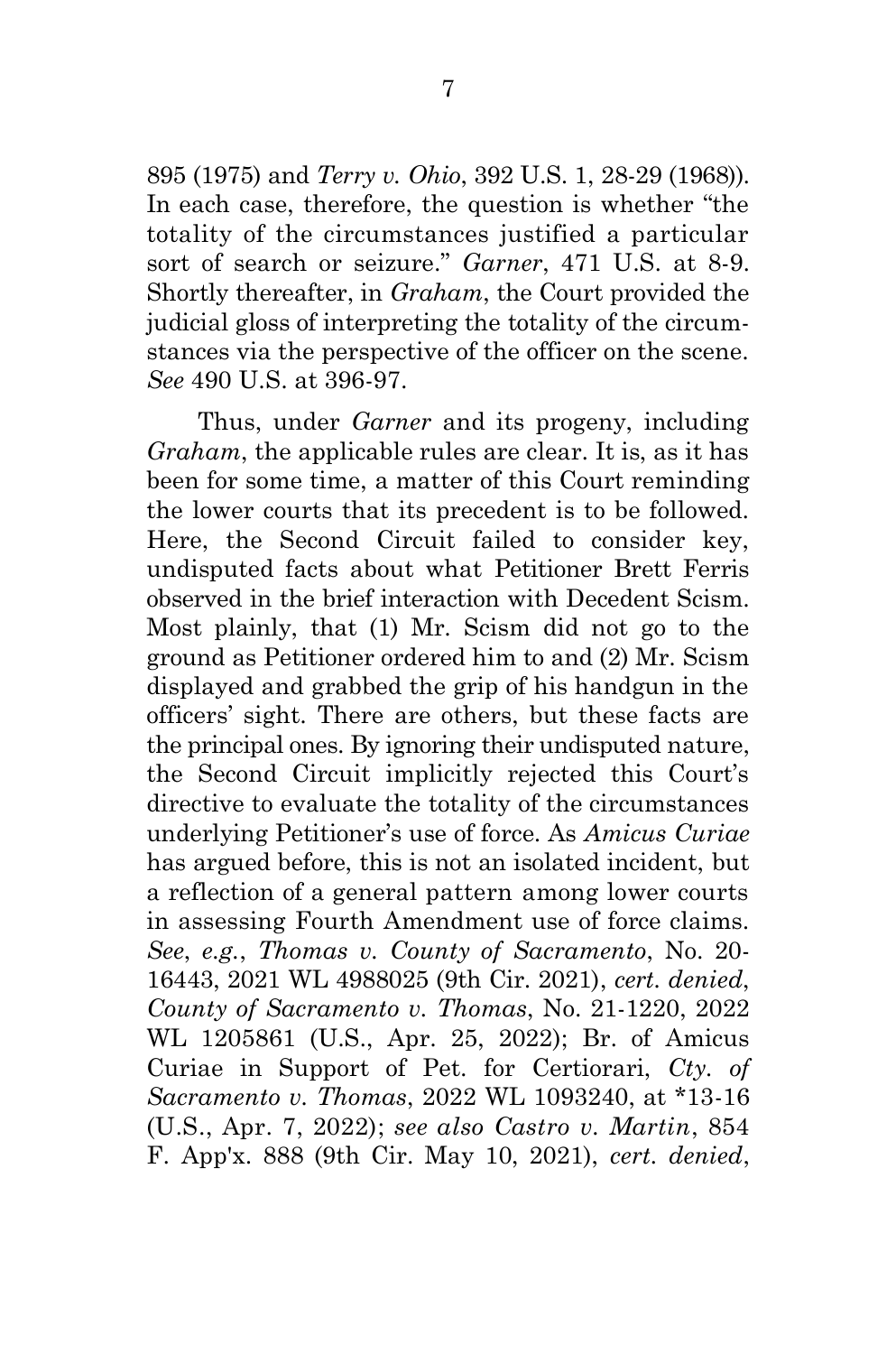*Martin v. Castro*, 142 S. Ct. 1108 (Mem) (2022); Br. of Amicus Curiae in Support of Pet. for Certiorari, *Martin v. Castro*, 2021 WL 5343496, at \*13-18 (U.S., Nov. 11, 2021). It is becoming urgent that this Court rectify the lower courts' increasingly wayward Fourth Amendment analysis on this point, and this case is the ideal vehicle to do so. For that reason alone, the Court should grant Petitioner's request.

# **B. Settled Scientific Principles Support the Ongoing Viability of the Totality Perspective.**

The foregoing makes clear that the totality perspective is, as a matter of law, a key component of any Fourth Amendment inquiry. The failure to perform such an evaluation merits this Court's review. In addition to its legal foundation, however, the totality perspective also finds strong support in scientific research about the human body's response to highstress situations. As will be borne out below, officers routinely suffer temporary mental and physical impairments in the middle of those exact high-stress scenarios. A deferential standard of constitutional liability is, therefore, a must.

# **i. The Mental Impairments Imposed on Officers and Suspects in High-Stress Scenarios.**

As noted at the beginning, research suggests that the average police officer will be exposed to roughly 188 critical incidents throughout her career. *See* Brian A. Chopko, et al., *Critical Incident History Questionnaire Replication: Frequency and Severity of Trauma Exposure Among Officers from Small and Mid-*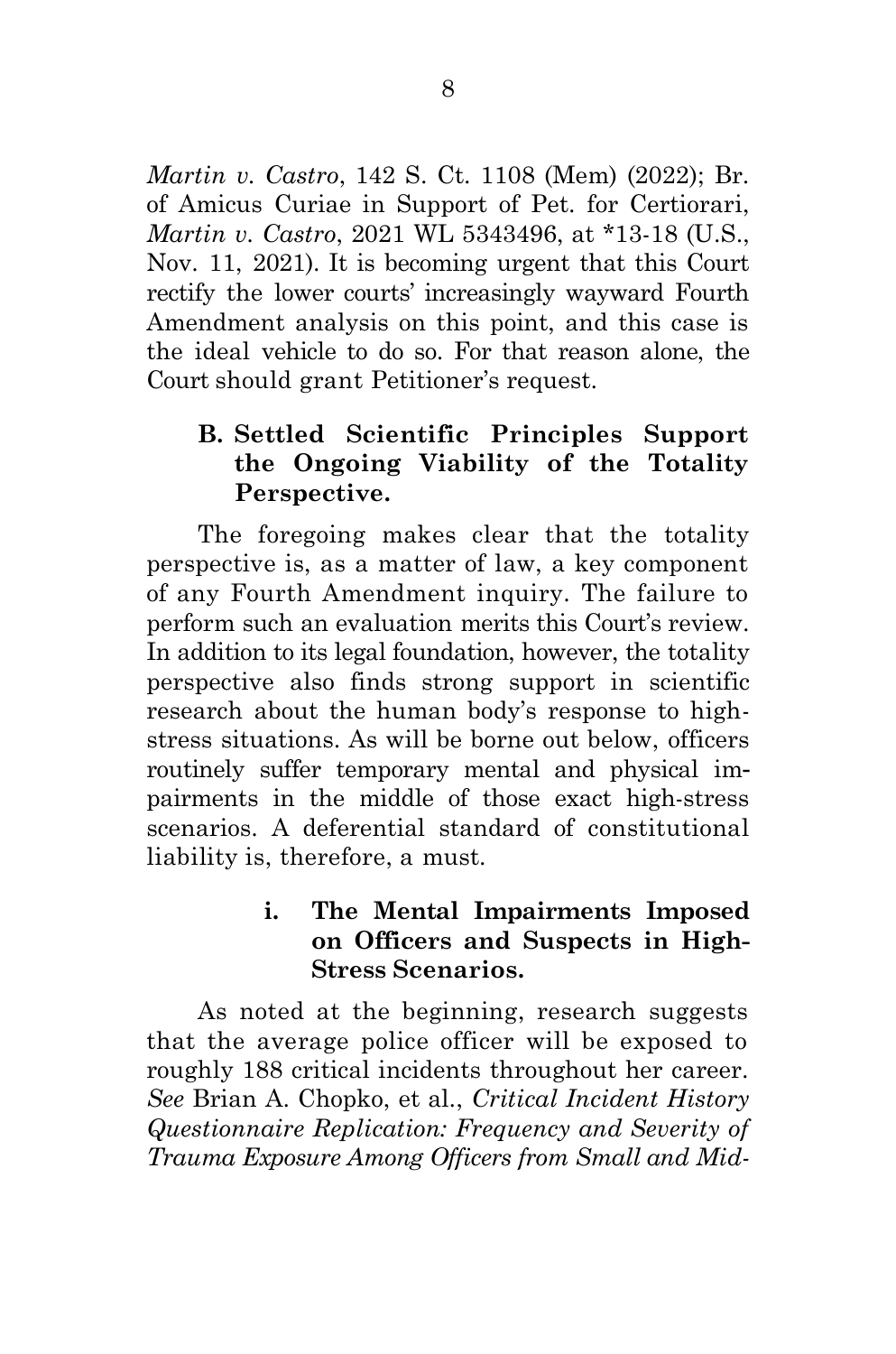*size Police Agencies*, JOURNAL OF TRAUMATIC STRESS, March 21, 2015, https://doi.org/10.1002/jts.21996 (last accessed June 2, 2022). Complicating this is that many critical incidents arise spontaneously during otherwise regular response calls, which denies officers the ability to plan or mentally rehearse for a situation that rapidly spirals out of control. *See* Colin Burrows, *Critical Decision Making by Police Firearms Officers: A Review of Officer Perception, Response, and Reaction*, POLICING: A JOURNAL OF POLICY AND PRACTICE, Sept. 24, 2007, https://doi.org/10.1093/police/pam046 (last accessed June 3, 2022).

It is also well-established that when under significant mental stressors, a person's complex cognitive functions, like conducting verbal communication or processing the arrangement of persons in a set space, tend to falter. *See* Eamonn Arble, et al., *Differential Effects of Psychological Arousal Following Acute Stress on Police Officer Performance in a Simulated Critical Incident*, FRONTIERS IN PSYCHOLOGY, April 9, 2019, https://doi.org/10.3389/fpsyg.2019.00759 (last accessed June 2, 2022). Thus, in other words, officers will encounter repeated, critical, and often surprise scenarios where *their own* mental capacity for decisionmaking is reduced. And that is just the officer.

Making matters worse, however, is the reality that many citizens with whom law enforcement interact are themselves suffering from a mental health disorder, under the influence of a mind-altering substance, or both. This increases the chances that these citizens will act aggressively towards officers. A 2018 study found that even low doses of alcohol revealed a significant relationship between prefrontal cortex activity and aggression. *See* Thomas F. Denson, et al., *The*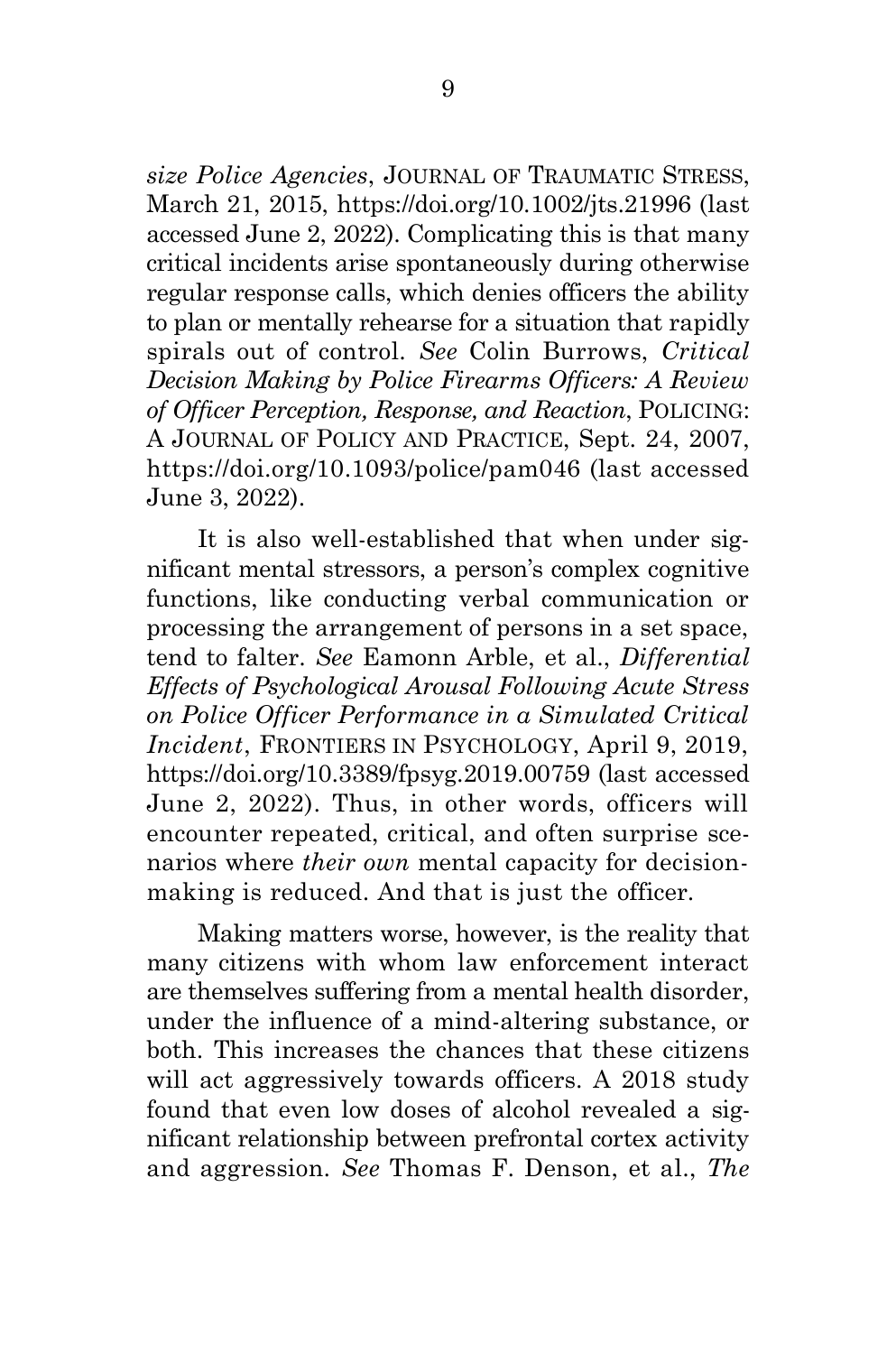*Neural Correlates of Alcohol-Related Aggression*, 18 COGNITIVE, AFFECTIVE & BEHAVIORAL NEUROSCIENCE, 203, 214 (January 8, 2018), https://link.springer.com/ content/pdf/10.3758/s13415-017-0558-0.pdf. This conclusion, the authors noted, "corroborate[d] the predictions of many of the major theories of intoxicated aggression." *Id.* Such as, for example, that when combined with hostile situations or dispositional aggressiveness, alcohol can promote aggressive behavior. *Id.* at 203.

The suggestion that individuals who interact with law enforcement have, generally, an increased propensity for aggression is not limited to those with substance-abuse issues, however. In a 2006 article discussing neuroscientific components of the legal insanity defense, one legal commentator described a meta-analysis of studies that concluded that "[e]ven minimal frontal lobe dysfunction may cause impulsive aggression, as studies have found relationships between sub-clinical frontal lobe deficits and aggression in normal populations." *See* Richard E. Redding, *The Brain-Disordered Defendant: Neuroscience and Legal Insanity in the Twenty-First Century*, 56 AM. U. L. REV. 51, 61-62 (2006). In other words, whether substancerelated or not, there is support for the conclusion that citizens interacting with officers are more likely to possess altered mental states and/or react aggressively to simple conduct. The upshot of this literature, therefore, is that *many* of the most complex officer-citizen interactions suffer from temporarily diminished mental capacity on both sides for different reasons.

Here is the primary problem. In any given event, as one group of researches described it, officers have to make "immediate decisions of great consequence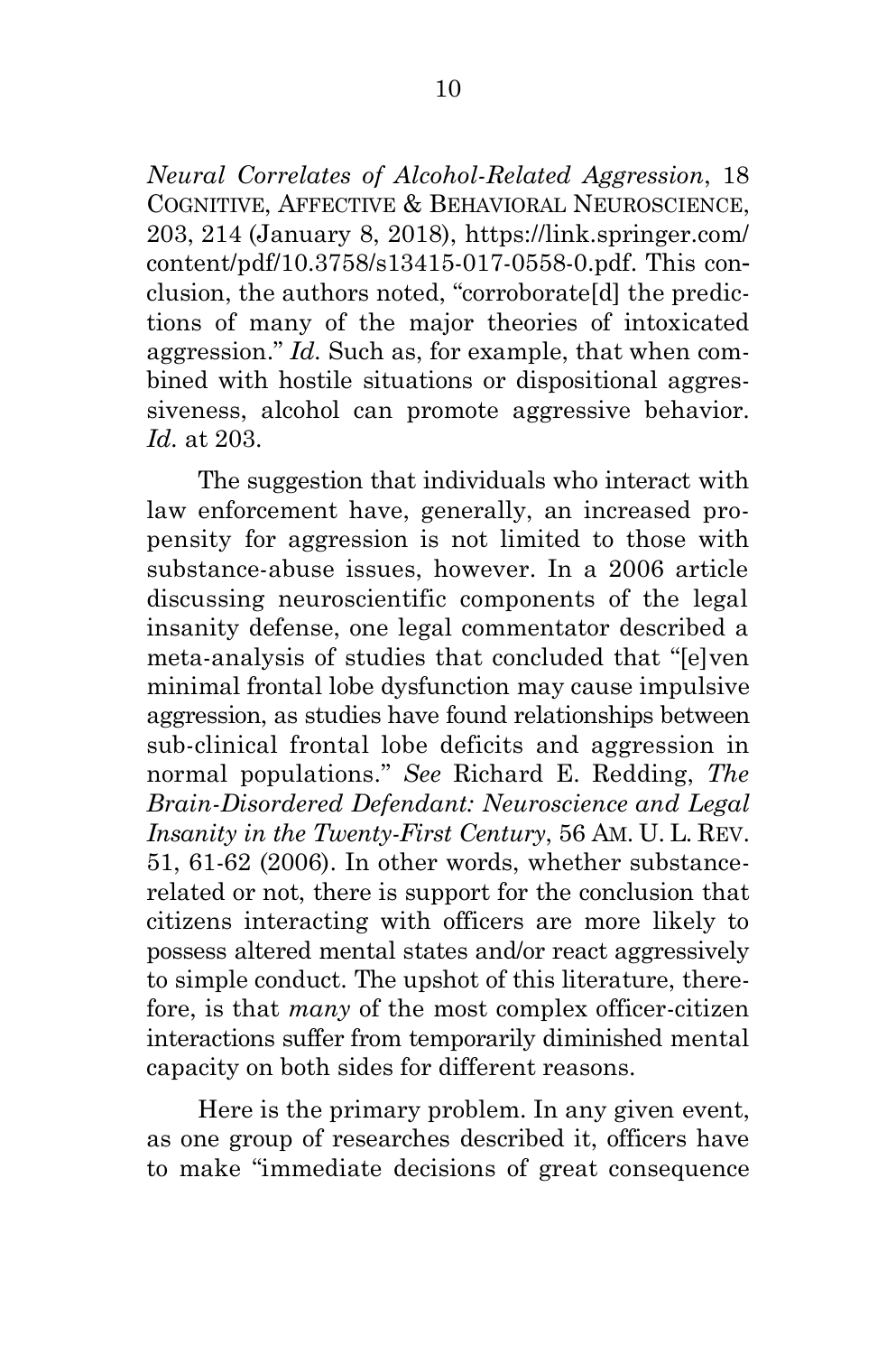across a variety of unpredictable situations." Arble, et al., *supra*. For example:

[A]n officer approaching a reportedly armed suspect must attempt to communicate with the suspect while simultaneously visually scanning for the presence of weapons, considering other threats within the environment (*e.g.*, other potential suspects, nearby civilians who could be in danger), evaluating the suspect's potential escape routes, potentially coordinating movements with a partner, maintaining radio communication, and considering the nature of the suspect in question (*e.g.*, the suspect's mental state, or if the individual is in fact the actual suspect). These extreme cognitive demands must also be done while the officer is likely to be highly emotionally aroused. In this context of demanding cognitive engagement and emotional arousal, the police officer will be required to make a split-second decision not only to potentially discharge their firearm but also to do so accurately.

Those exceptional demands, which are part and parcel with most law enforcement positions, require a degree of deference that the totality perspective provides. In few other professions does the specter of uncapped liability dovetail with the opportunity for claim-generation.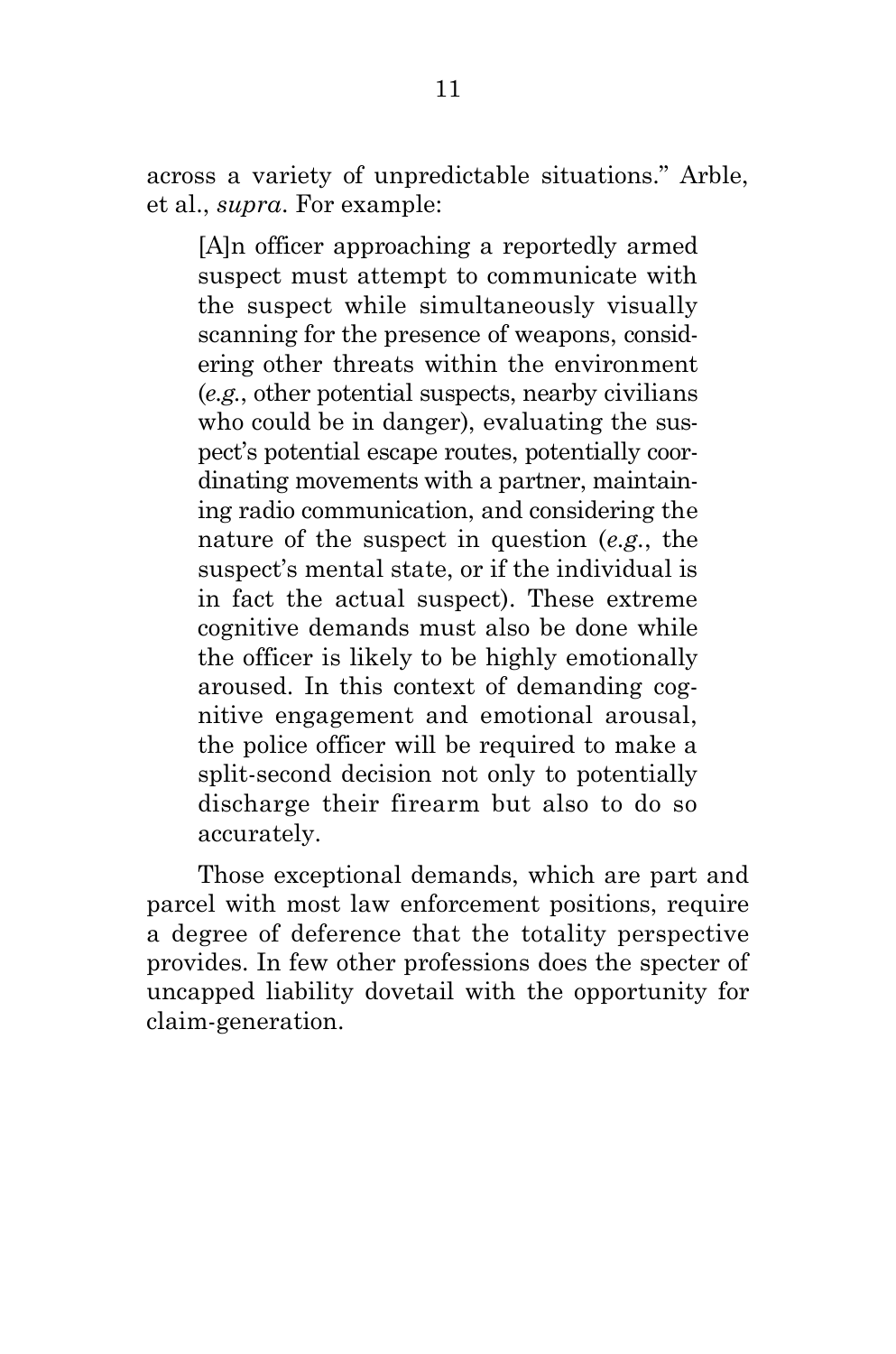## **ii. The Physical Impairments Imposed on Officers by High-Stress Scenarios.**

The final point made by the authors in the abovequoted paragraph also drives home that officer in critical incident situations suffer not only from mental impairments, but physical ones. Notably, high-stress situations often impair performance in areas like tactical decision-making, rendering officers less able to make considered decisions about when to shoot at, as opposed to pursuing, a citizen-suspect. *See* Lorraine Hope, *Evaluating the Effects of Stress and Fatigue on Police Officer Response and Recall: A Challenge for Research, Training, Practice and Policy*, JOURNAL OF APPLIED RESEARCH IN MEMORY AND COGNITION, Sept. 2016, https://www.sciencedirect.com/science/article/abs/ pii/S2211368116300572 (last accessed June 3, 2022).

And when officers *do* elect to fire their weapons in high-stress circumstances, their physical ability to do so likewise appears impaired. One group of researchers described how, in training situations, shooting hit rates reached 90%, but in real life shootings, the shooting hit rates did not exceed 50%. *See* Laura Giessing, et al., *Effects of Coping-Related Traits and Psychophysiological Stress Responses on Police Recruits' Shooting Behavior in Reality-Based Scenarios*, FRONTIERS IN PSYCHOLOGY, July 3, 2019, https://www.ncbi.nlm.nih. gov/pmc/articles/PMC6617500/ (last accessed June 3, 2022). As these researchers observed, "in case[s] of performance failures, police shootings can have tremendous consequences for the officers themselves, colleagues, suspects, or innocent bystanders." *Id.*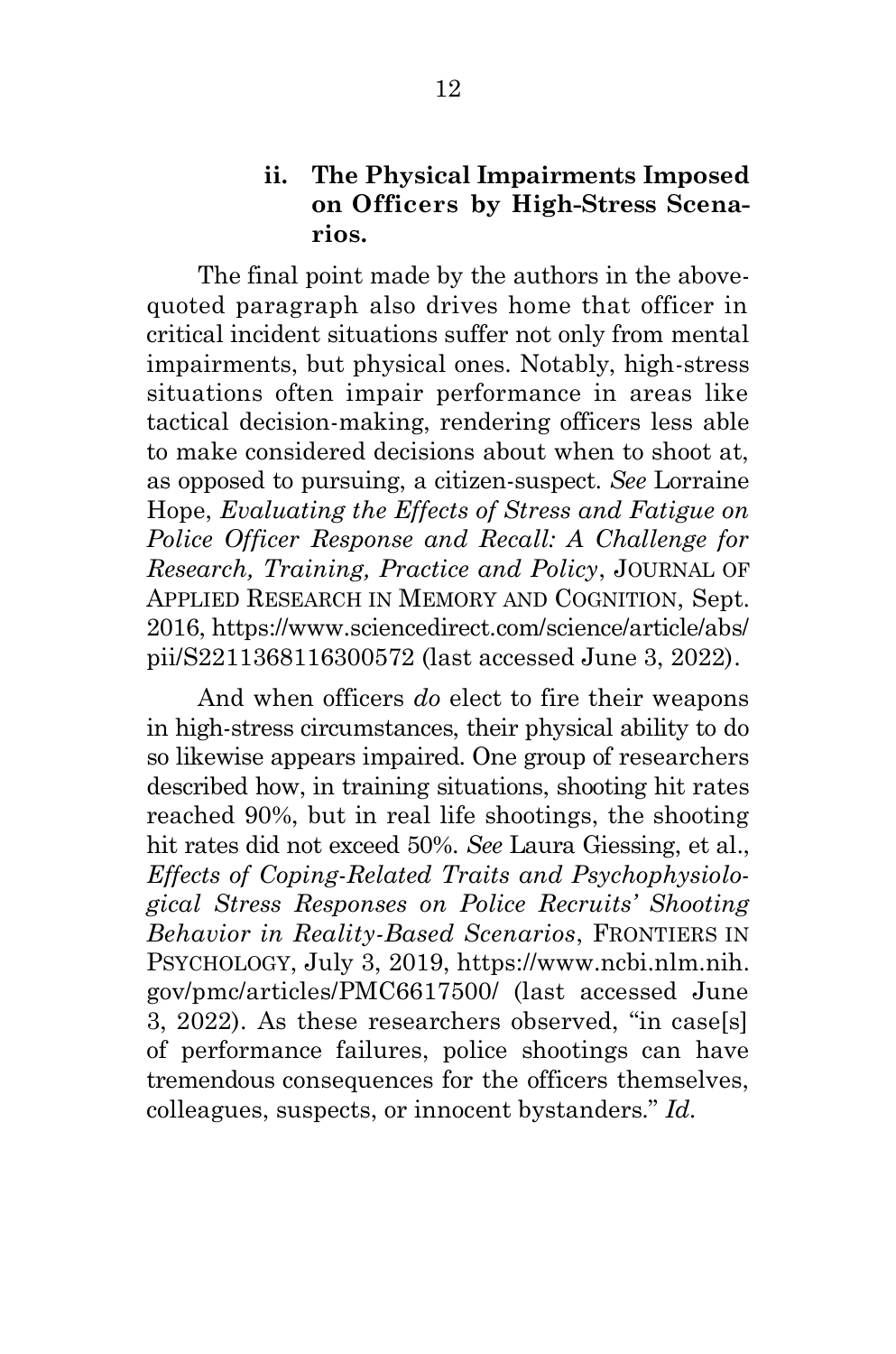#### **iii. The Benefits of the Deference Encompassed by the Totality Perspective.**

Given the above, it is painstakingly clear that a deferential standard of decision is necessary because officers, by virtue of the profession, are placed in scenarios which compromise their mental and physical ability to respond on a regular basis. *See* Marian Pitel, et al. *Giving Voice to Officers Who Experienced Life-Threatening Situations in the Line of Duty: Lessons Learned About Police Survival*, SAGE JOURNALS (Sept. 14, 2018), https://doi.org/10.1177/2158244018800904 (last accessed June 3, 2022). As such, the totality perspective is crucial to ensuring that every factor in a use-of-force incident is documented when assessing constitutionality. It ensures that officers operating at diminished capacity due to the extreme stress of their job are not exposed to liability when reasonable mistakes are made.

In the present case, the Second Circuit simply failed to properly analyze all relevant details of Petitioner's use of force. Those details are fundamental to determining whether the Petitioner's conduct was constitutional. Without them, it is an incomplete ruling that does not satisfy the Court's precedent nor the policy-based scientific principles behind the "totality of the circumstances" perspective.